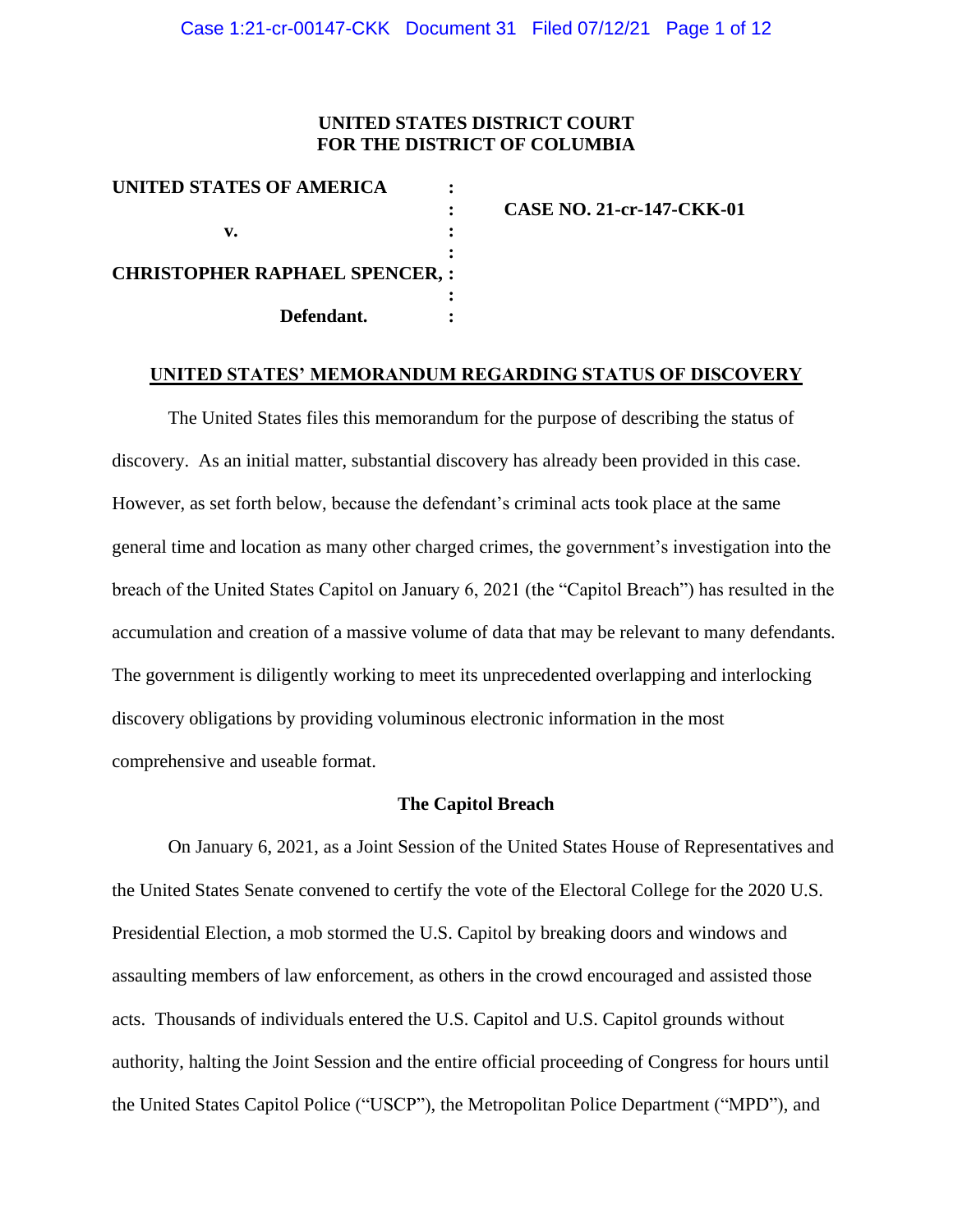#### Case 1:21-cr-00147-CKK Document 31 Filed 07/12/21 Page 2 of 12

other law enforcement agencies from the city and surrounding region were able to clear the Capitol of rioters and to ensure the safety of elected officials. This event in its entirety is hereinafter referred to as the "Capitol Breach."

For his role in entering the Capitol as part of the mob and his conduct therein, Christopher Raphael Spencer has been indicted for Obstruction of an Official Proceeding and Aiding and Abetting, in violation of Title 18, United States Code, Sections 1512(c)(2) and 2, Entering and Remaining in a Restricted Building or Grounds, in violation of Title 18, United States Code, Section 1752(a)(1), Disorderly and Disruptive Conduct in a Restricted Building or Grounds, in violation of Title 18, United States Code, Section 1752(a)(2), Disorderly Conduct in a Capitol Building, in violation of Title 50, United States Code, Section  $5104(e)(2)(D)$ , and Parading, Demonstrating or Picketing in a Capitol Building, in violation of Title 40, United States Code, Section 5104(e)(2)(G).

#### **Scope of Investigation**

The investigation and prosecution of the Capitol Breach will be the largest in American history, both in terms of the number of defendants prosecuted and the nature and volume of the evidence. In the six months since the Capitol was breached, over 500 individuals located throughout the nation have been charged with a multitude of criminal offenses, including but not limited to conspiracy, tampering with documents or proceedings, destruction and theft of government property, obstruction of law enforcement during civil disorder, assaults on law enforcement, obstruction of an official proceeding, engaging in disruptive or violent conduct in the Capitol or on Capitol grounds, and trespass. There are investigations open in 55 of the Federal Bureau of Investigation's 56 field offices.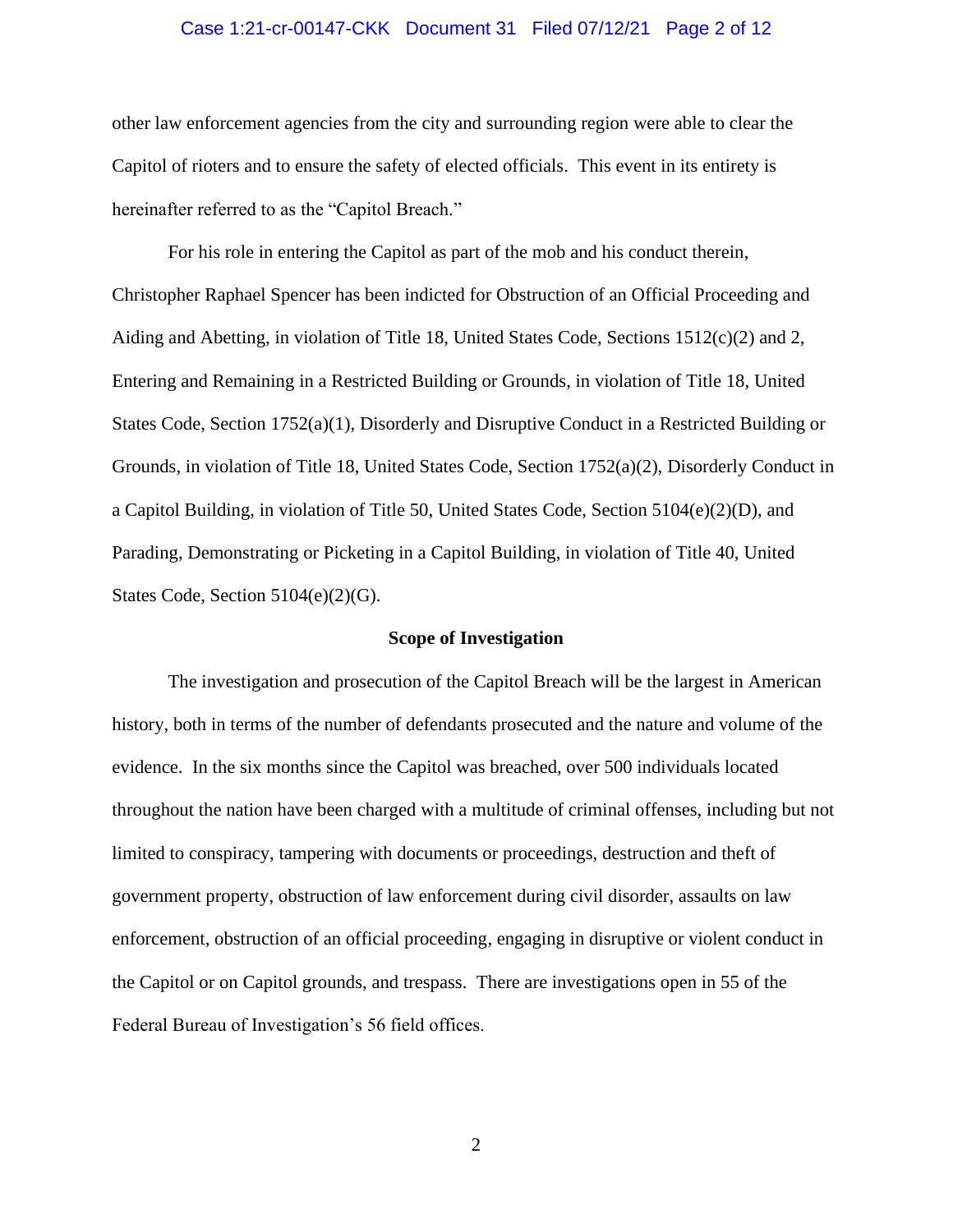## **Voluminous Materials Accumulated**

The government has accumulated voluminous materials that may contain discoverable

information for many, if not all, defendants. An illustrative list of materials accumulated by the

government includes:

- o Thousands of hours of closed circuit video ("CCV") from sources including the USCP, MPD, and United States Secret Service, and several hundred MPD Automated Traffic Enforcement camera videos;
- o Footage from Cable-Satellite Public Affairs Network (C-SPAN) and other members of the press;
- o Thousands of hours of body worn camera ("BWC") footage from MPD, Arlington County Police Department, Montgomery County Police Department, Fairfax County Police Department, and Virginia State Police;
- o Radio transmissions, event chronologies, and, to a limited extent, Global Positioning Satellite ("GPS") records for MPD radios;
- o Hundreds of thousands of tips, including at least 237,000 digital media tips;
- o Location history data for thousands of devices present inside the Capitol (obtained from a variety of sources including two geofence search warrants and searches of ten data aggregation companies);
- o Subscriber and toll records for hundreds of phone numbers;
- o Cell tower data for thousands of devices that connected to the Capitol's interior Distributed Antenna System (DAS) during the Capitol Breach (obtained from the three major telephone companies);
- o A collection of over one million Parler posts, replies, and related data;
- o A collection over one million Parler videos and images (approximately 20 terabytes of data);
- o Damage estimates from multiple offices of the U.S. Capitol;
- o A multitude of digital devices and Stored Communication Act ("SCA") accounts; and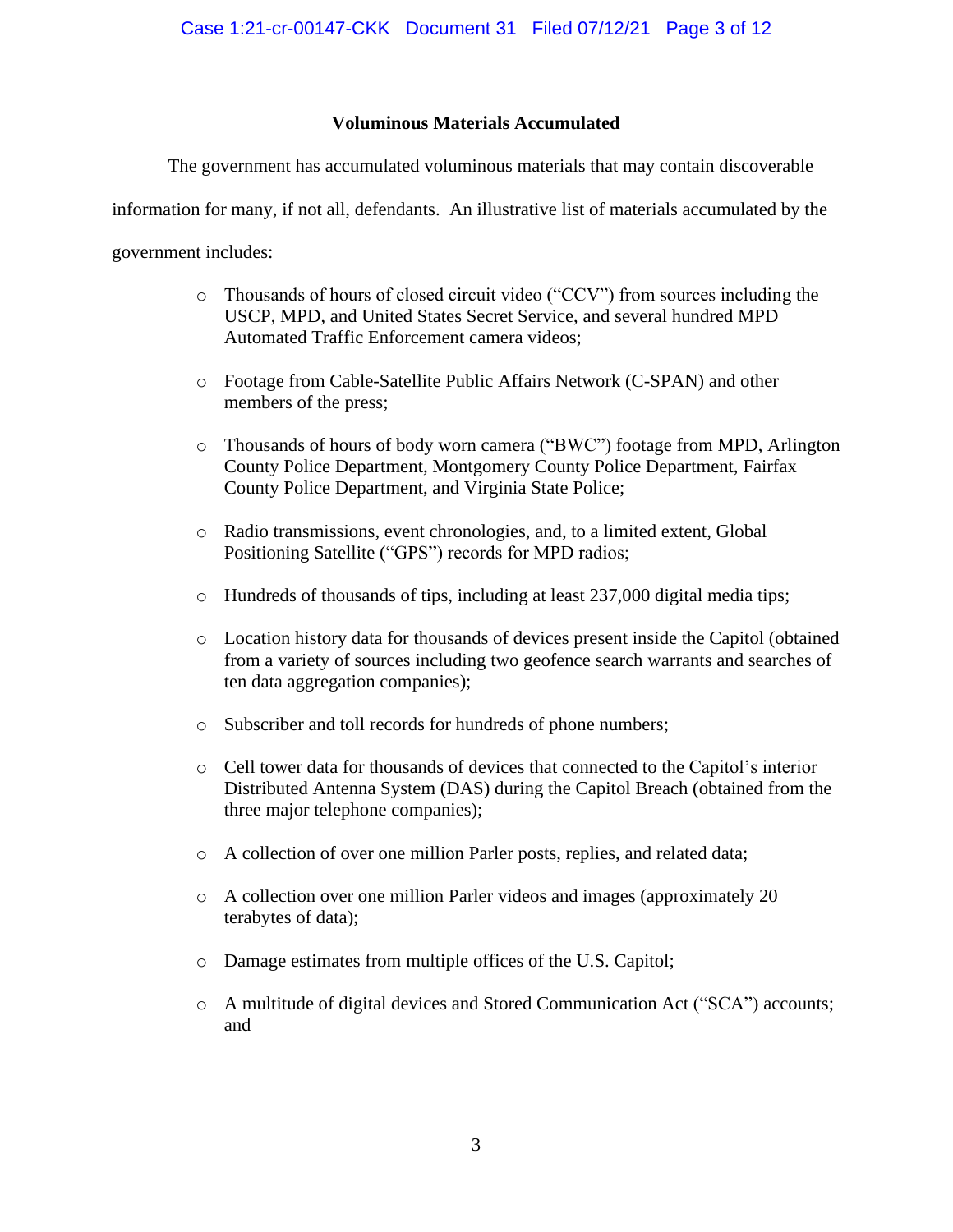o Responses to grand jury subpoenas, of which over 6,000 have been issued, seeking documents such as financial records, telephone records, electronic communications service provider records, and travel records.

We are still collecting and assembling materials from the numerous entities who were involved in the response to the Breach, and we are still investigating – which means the amount of data (phones, devices, legal process, investigative memoranda) is growing.

## **Voluminous Legal Process and Investigative Memoranda**

In addition to the materials collected, tens of thousands of documents have been generated in furtherance of the investigation, to include interviews of subjects, witnesses, tipsters and officers; investigations into allegations concerning officer conduct on January 6; source reports; evidence collection reports; evidence analysis reports; chain-of-custody documents; legal documents including preservation letters, subpoenas, 2703(d) orders, consent forms, and search warrants; and memoranda of investigative steps taken to evaluate leads or further investigations.

#### **Interrelated Crimes and Discovery**

The Capitol Breach involves thousands of individuals inside and outside the Capitol, many of whom overwhelmed and assaulted police. (According to a Washington Post analysis of the events, "the mob on the west side eventually grew to at least 9,400 people, outnumbering officers by more than 58 to one.") *See* 

*https://www.washingtonpost.com/investigations/interactive/2021/dc-police-records-capitolriot/?itid=sf\_visual-forensics*. The cases clearly share common facts, happening in generally the same place and at the same time. Every single person charged, at the very least, contributed to the inability of Congress to carry out the certification of our Presidential election.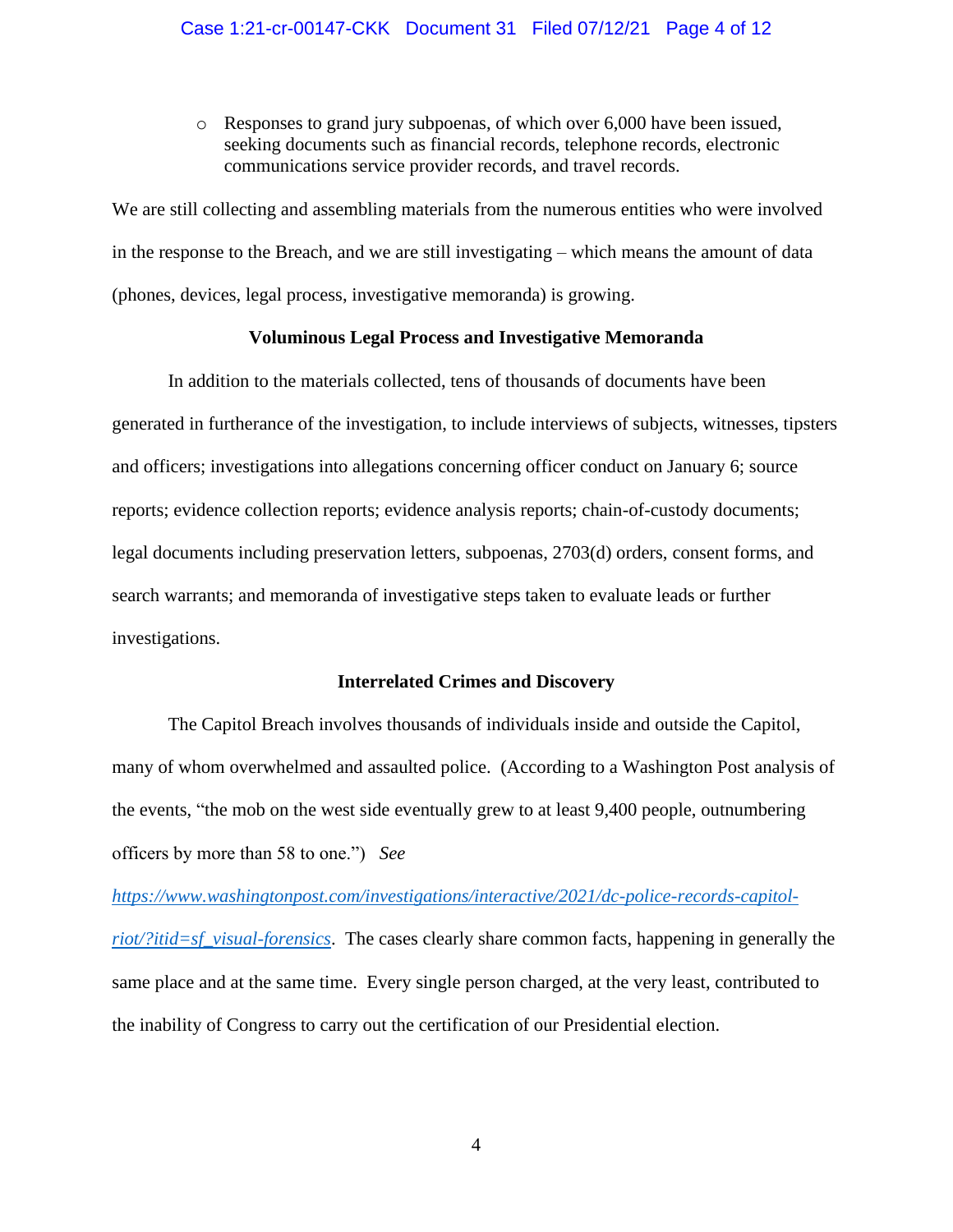#### Case 1:21-cr-00147-CKK Document 31 Filed 07/12/21 Page 5 of 12

These circumstances have spawned a situation with overlapping and interlocking discovery obligations. Many defendants may be captured in material that is not immediately obvious and that requires both software tools and manual work to identify, such as video and photos captured in the devices and SCA accounts of other subjects. Accordingly, the defense is generally entitled to review all video or photos of the breach whether from CCV, BWC or searches of devices and SCA accounts. Notably, we have received a number of defense requests for access to such voluminous information, and requests for the government to review the entirety of the law enforcement files related to this investigation. For example, in support of a motion to compel access to all of the footage, one such counsel stated:

The events of January 6, 2021 were memorialized to an extent rarely, if ever, experienced within the context of federal criminal cases. The Government itself has a wealth of surveillance video footage. Virtually every attendee in and around the Capitol on January 6, 2021 personally chronicled the events using their iPhone or other similar video device. Many of the attendees posted their video on one or more social media platforms. Many held their videos close to their vests resulting in little if any publication of same. News media outlets from around the world captured video footage. Independent media representative from around the world captured video footage. Intelligence and law enforcement personnel present at the Capitol on January 6, 2021 also captured video footage of events of the day. By the Government's own admission, the Government has an overwhelming amount of video footage of the events of January 6, 2021. During the handlings of January 6 cases, the Government has garnered and continues to garner access to added video footage from, among other sources, the general public and the defendants themselves. *Upon information and belief, the Government is not capable of vetting, cataloging and determining materiality of the video footage such as to ensure that disclosure of same is timely made in all cases to which the footage is material for disclosure purposes.* The "information and belief" in this regard is a function of the undersigned counsel's personal knowledge relative to footage given to the Government, familiarity with other January 6 cases both as counsel for other January 6 defendants and as counsel familiar with other counsel representing January 6 defendants and the understanding that the footage provided to the Government does not appear to have been produced to other defendants whose cases warrant similar disclosure by the Government of material evidence. *Defendant has requested the Government confirm whether there is a single repository for all video footage amassed relative to the events at the Capitol on January 6, 2021 and, further, has requested access to same for inspection and*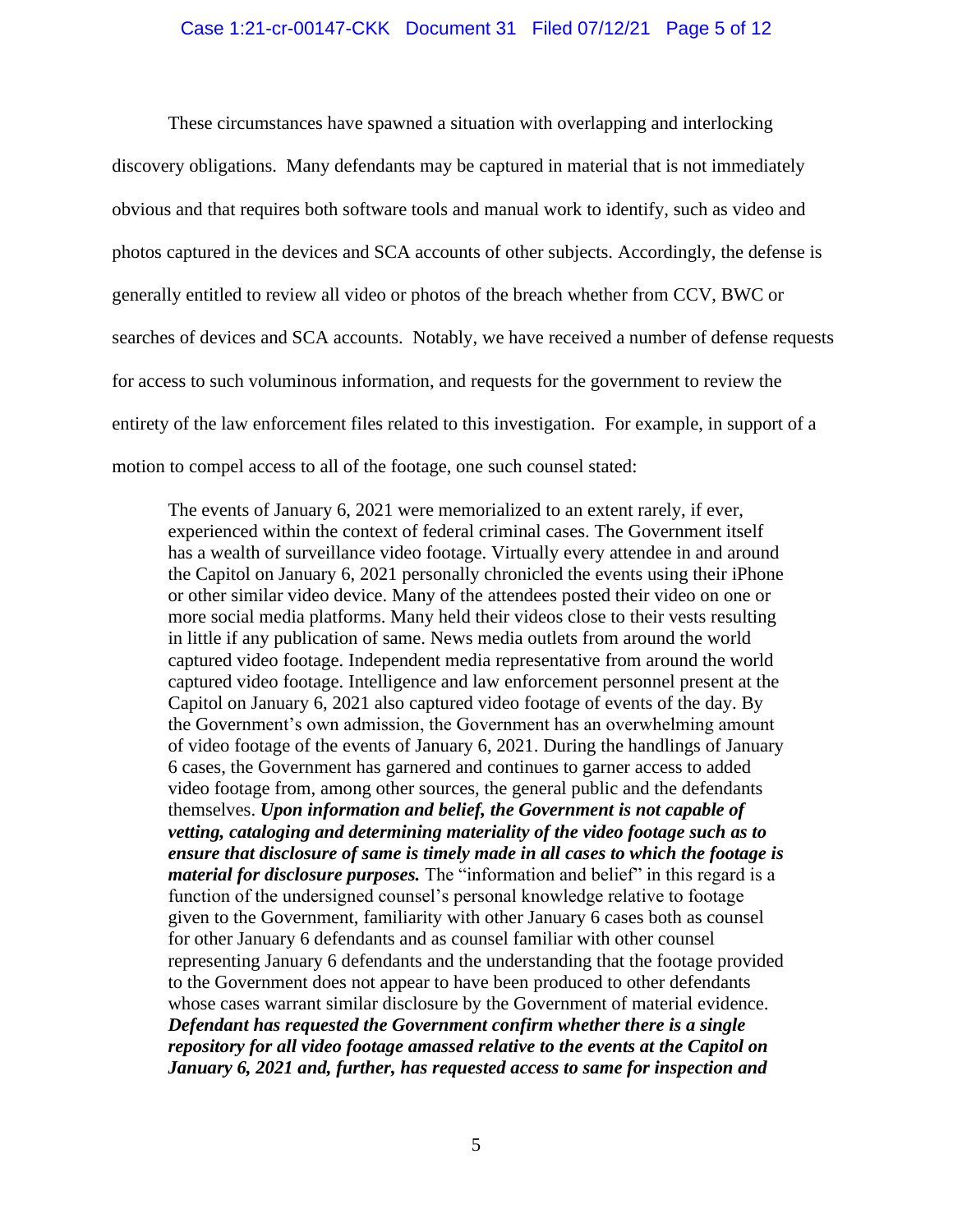## *examination for determination of materiality and disclosure of the Government's protocol to determine materiality.*

*United States v. Jacob Chansley*, 21-cr-00003 (RCL) (Document No. 58)(emphasis added). Examples of additional similar discovery requests we have received in Capitol Breach cases are quoted in Exhibit A, attached hereto.

## **Early Establishment of Discovery Team**

Shortly after the Capitol Breach, the U.S. Attorney's Office established a Capitol Breach Discovery Team to create and implement a process for the production of discovery in January 6 cases. The Discovery Team is staffed by federal prosecutors who have experience in managing complex investigations involving voluminous materials, Department of Justice experts in project management and electronic discovery management, and a lead discovery agent from the Federal Bureau of Investigation. Members of the Discovery Team consult regularly with Department of Justice subject matter experts, including Associate Deputy Attorney General and National Criminal Discovery Coordinator Andrew Goldsmith. As discussed further below, members of the Discovery Team also meet and confer on a regular basis with Federal Public Defender ("FPD") leadership and electronic discovery experts.

#### **Recognition of Need for Vendor Promptly Addressed**

Following the Capitol Breach, the United States recognized that due to the nature and volume of materials being collected, the government would require the use of an outside contractor who could provide litigation technology support services to include highly technical and specialized data and document processing and review capabilities. The government drafted a statement of work, solicited bids, evaluated them, and selected a vendor. This was an unprecedented undertaking which required review at the highest levels of the Department of Justice and was accomplished as quickly as possible.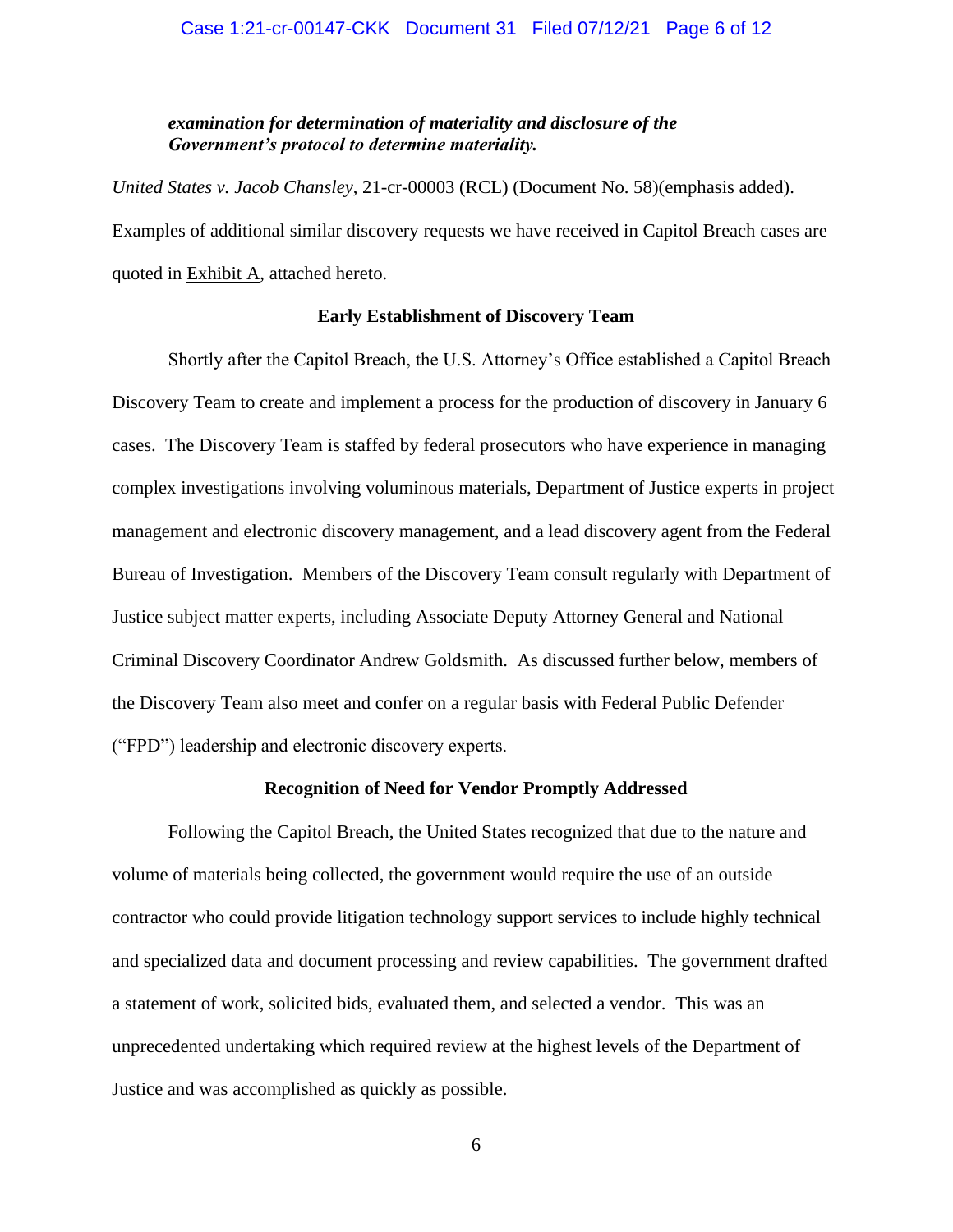#### Case 1:21-cr-00147-CKK Document 31 Filed 07/12/21 Page 7 of 12

On or about May 28, 2021, the government contracted Deloitte Financial Advisory Services, LLP ("Deloitte"), a litigation support vendor with extensive experience providing complex litigation technology services, to assist in document processing, review and production of materials related to the Capitol Breach. As is required here, Deloitte furnishes secure, complex, and highly technical expertise in scanning, coding, digitizing, and performing optical character recognition – as well as processing, organizing, and ingesting a large volume of Electronically Stored Information ("ESI") and associated metadata in document review platforms – which is vital to the United States' ability to review large data/document productions and is essential to our ability to prosecute these cases effectively.

#### **Implementation of Contract with Deloitte**

We have already begun transferring a large volume of materials to Deloitte (as of July 7, 2021, over 200 disks of data and 34,000 USCP records), who is populating the database. Specific processing workflows and oversight are being established between the United States Attorney's Office and the vendor. We have already coordinated with Deloitte to use various tools to identify standard categories of Personal Identifying Information ("PII") and to redact them. Once the database is accessible, we will begin systematically reviewing materials for potentially discoverable information, tagging when possible (e.g., video by a location or type of conduct, interviews describing a particular event), and redacting when necessary. Among other things, the vendor is also building a master evidence tracker to assist us in keeping records of what is provided to us and what is ultimately produced, which is part of our approach to a defensible discovery protocol.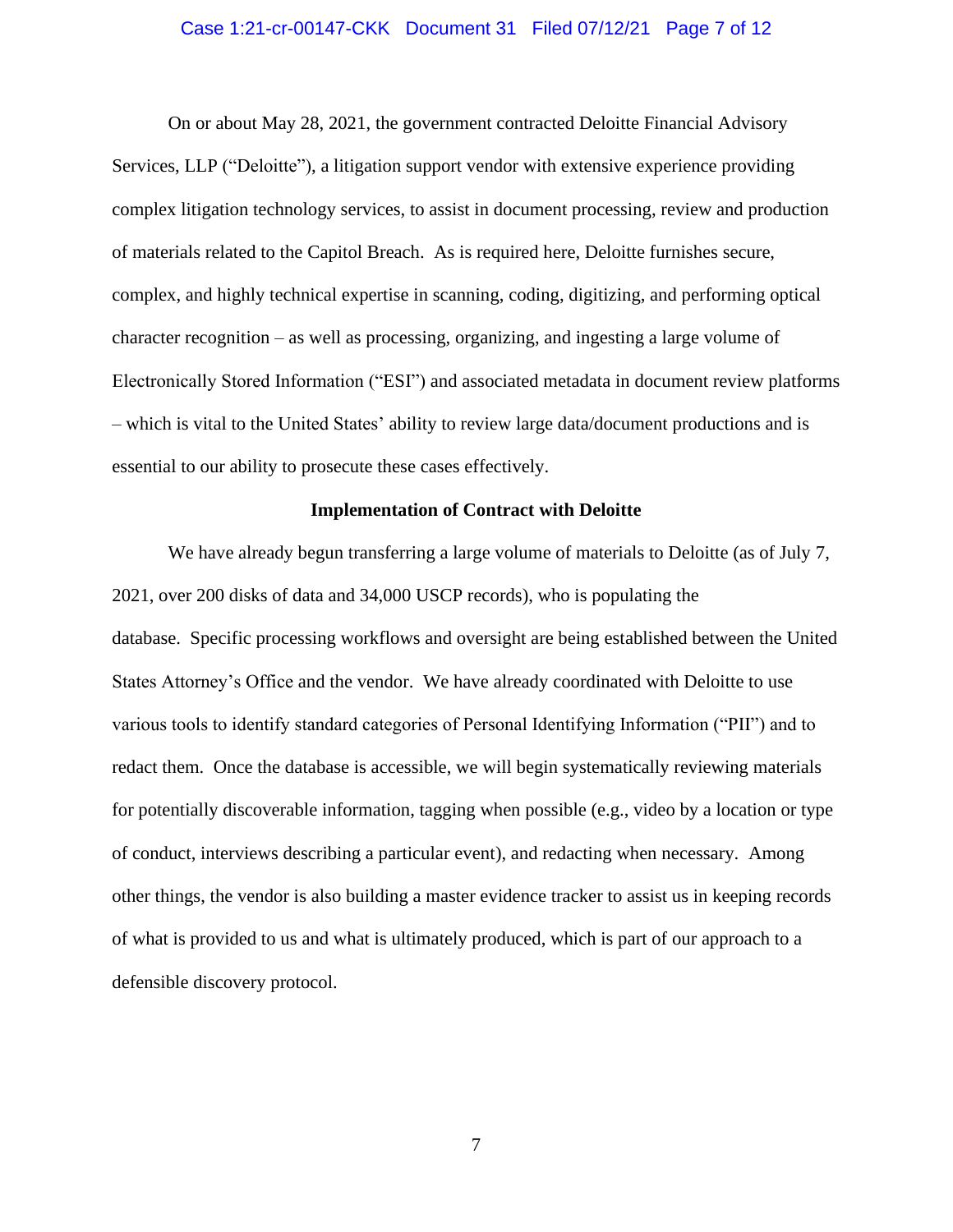#### **Systematic Reviews of Voluminous Materials**

We are implementing and continuing to develop processes and procedures for ensuring that voluminous materials have been and will continue to be systematically reviewed for information that, *inter alia,* may be material to the defense, e.g.:

- o Comparing all known identifiers of any charged defendant against tips, Parler data, ad tech data, cell tower data, and geofence data; and
- o Searching all visual media (such as CCV, BWC, social media or device search results) – the collection of which grows on a regular basis – against known images of charged defendants.

#### **Certain Specific Defense Requests**

Multiple defense counsel have inquired about investigations into officers who were *alleged* to have been complicit in the January 6 Capitol Breach. We have received copies of investigations into officer conduct, have finished reviewing them, and plan to disclose the relevant materials shortly.

#### **Discovery Already Provided**

To date, the government has made available to defense through informal discovery processes: an audio recording of the defendant's interview with the FBI; audio recording of the defendant's wife's interview with the FBI; video recordings of the defendant from other Capitol defendants; open source video of the defendant; serials with officer notes; copies of raw collections (data before it is scoped) from the defendant's Facebook account; specific relevant clips of BWC and CCV. We have also already arranged six opportunities for defense counsel and an investigator to walk through the crime scene, which required the USCP to obtain the approval of many different Congressional offices to obtain access to various areas that are relevant to the charges being brought. The government is not certain whether counsel has taken advantage of this.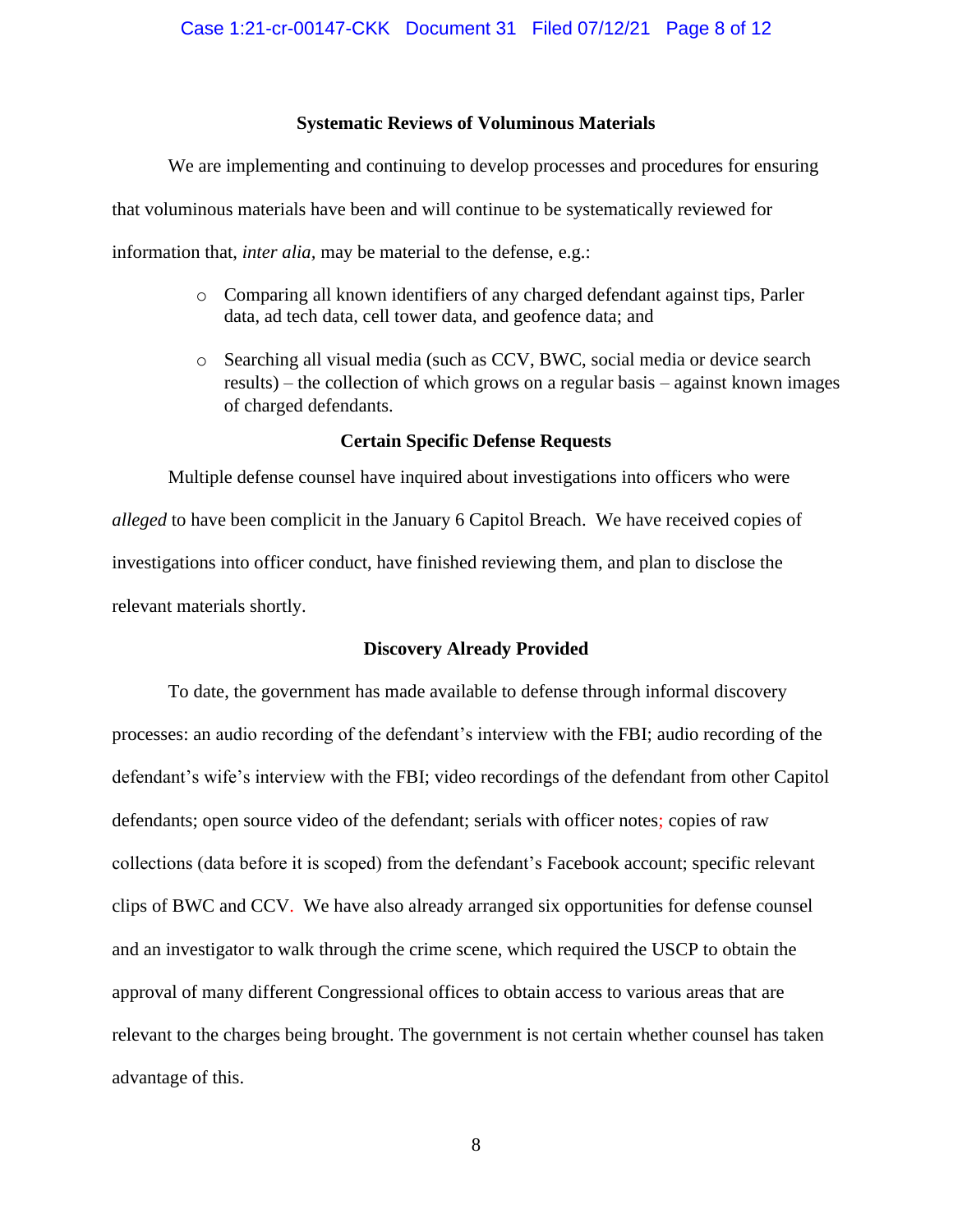#### **Complexities Require Careful Consideration**

Producing discovery in a meaningful manner and balancing complex legal-investigative and technical difficulties takes time. We want to ensure that all defendants obtain meaningful access to voluminous information that may contain exculpatory material, and that we do not overproduce or produce in a disorganized manner. That means we will review thousands of investigative memoranda, even if there is a likelihood they are purely administrative and not discoverable, to ensure that disclosures are appropriate.

#### *Legal-Investigative Considerations*

We must also carefully ensure we are adequately protecting the privacy and security interests of witnesses and subjects from whom those materials were derived. For example, we cannot allow a defendant's PII to be disseminated – without protection – to hundreds of others. Similarly, we cannot allow personal contact information for Congressional members, staffers, and responding police officers – targets and victims of these crimes – whose phones may have connected to the Capitol's DAS network to inadvertently be produced. We also must protect Law Enforcement Sensitive materials by ensuring they are carefully reviewed for discoverability and, if they are discoverable, that they are disclosed in an appropriate manner. We continue to develop workable paradigm for disclosing a vast amount of Capitol CCV while ensuring that the Capitol's security is maintained. We are also scrupulously honoring defendants' attorney-client privilege by employing a filter team that is continually reviewing devices and accounts for potentially privileged communications.

#### *Technological Considerations*

A large volume of the information that has been collected consists of ESI. ESI frequently contains significant metadata that may be difficult to extract and produce if documents are not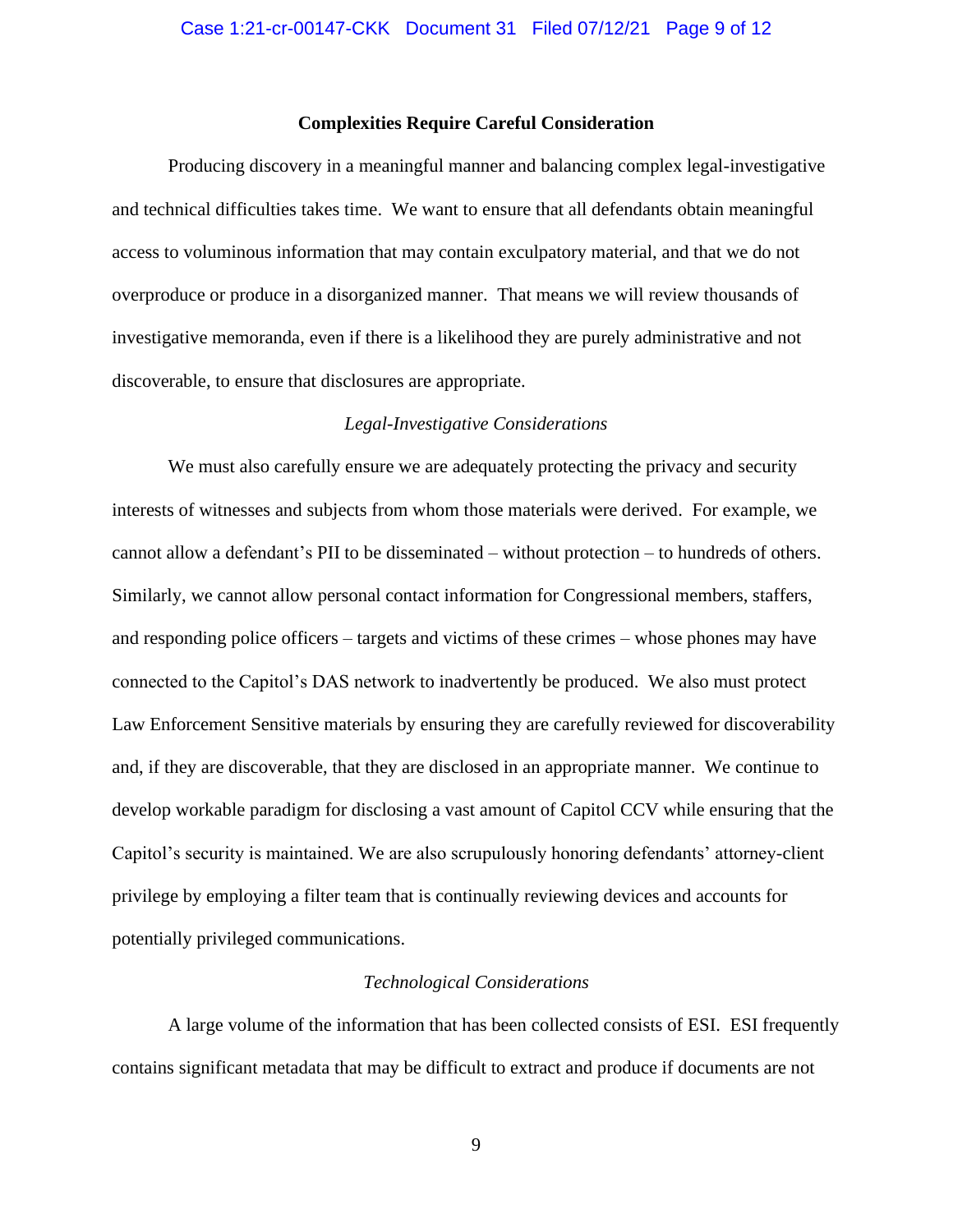#### Case 1:21-cr-00147-CKK Document 31 Filed 07/12/21 Page 10 of 12

processed using specialized techniques. Metadata is information about an electronic document and can describe how, when and by whom ESI was created, accessed, modified, formatted, or collected. In the case of a document created with a word processing program, for example, metadata may include the author, date created, and date last accessed. In the case of video footage, metadata may identify the camera that was used to capture the image, or the date and time that it was captured. Metadata may also explain a document's structural relationship to another document, e.g., by identifying a document as an attachment to an investigative memorandum.

Processing, hosting, and production of the voluminous and varied materials described above, to include the preservation of significant metadata, involves highly technical considerations of the document's source, nature, and format. For example, the optimal type of database for hosting and reviewing video footage may differ from the optimal type of database for hosting investigative memoranda. Similarly, a paper document, a word processing document, a spreadsheet with a formula, video footage from a camera, or video footage associated with a proprietary player may each require different types of processing to ensure they are captured by database keyword searches and produced with significant metadata having been preserved.

#### **Involving Defense Counsel in Voluminous Discovery Plan**

The Discovery Team regularly meets with FPD leadership and technical experts with respect to discovery issues. Given the volume of information that may be discoverable, FPD is providing input regarding formats that work best with the review tools that Criminal Justice Act panel attorneys and Federal Defender Offices have available to them. Due to the size and complexity of the data, we understand they are considering contracting with third party vendors to assist them (just as the United States Attorney's Office has done for this matter). So as to save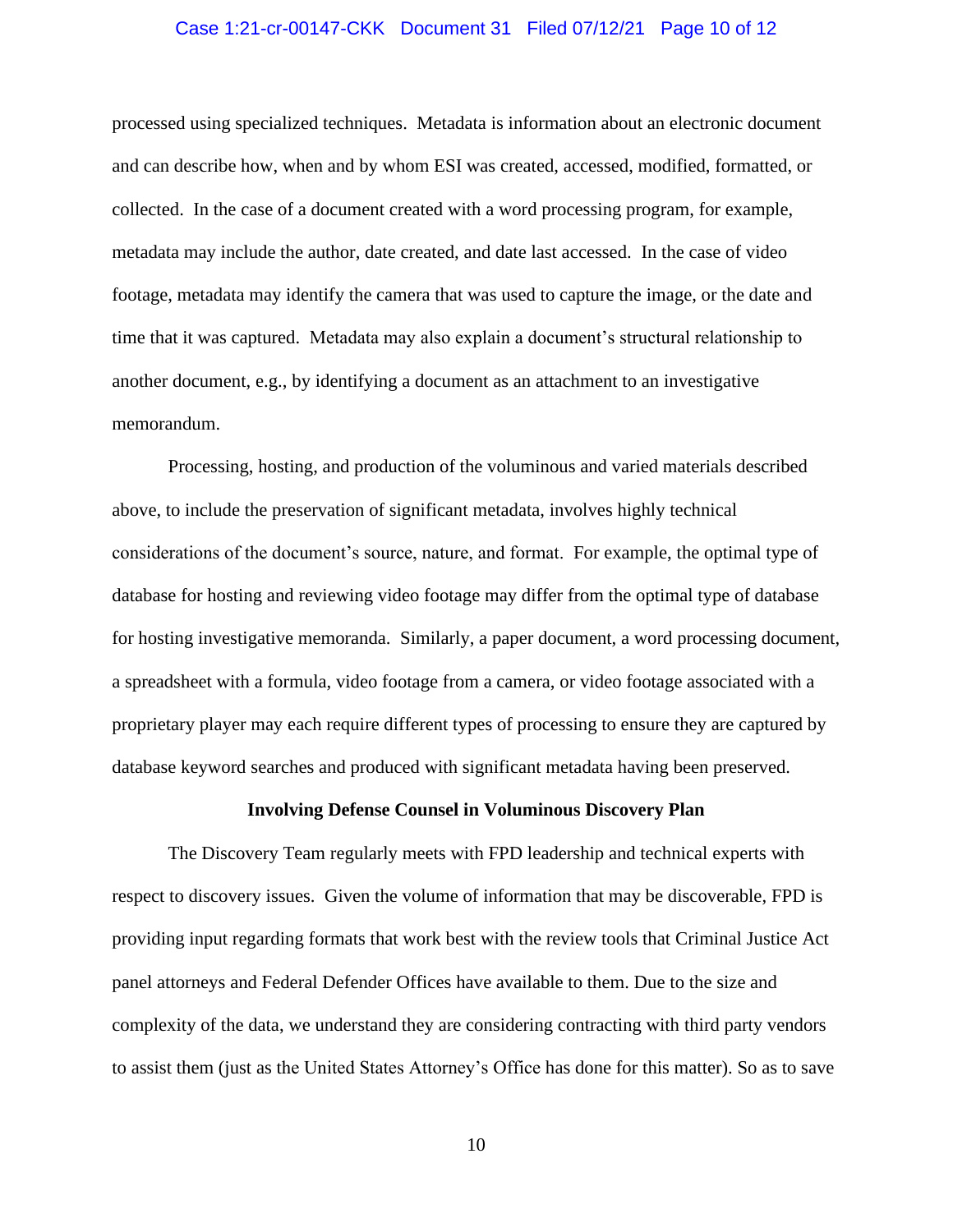## Case 1:21-cr-00147-CKK Document 31 Filed 07/12/21 Page 11 of 12

defense resources and to attempt to get discovery more quickly to defense counsel, there were efforts made to see if FPD could use the same vendor as the United States Attorney's Office to set up a similar database as the government is using for reviewing the ESI, but for contractual and technical reasons we have recently learned that was not feasible. We are in the on-going process of identifying the scope and size of materials that may be turned over to FPD with as much detail as possible, so that FPD can obtain accurate quotes from potential database vendors. It is hoped that any databases or repositories will be used by FPD offices nationwide that are working on Capitol Breach cases, counsel that are appointed under the Criminal Justice Act, and retained counsel for people who are financially unable to obtain these services. A database will be the most organized and economical way of ensuring that all counsel can obtain access to, and conduct meaningful searches upon, relevant voluminous materials, e.g., thousands of hours of body worn camera and Capitol CCV footage, and tens of thousands of documents, including the results of thousands of searches of SCA accounts and devices.

## **Compliance with Recommendations Developed by the Department of Justice and Administrative Office of the U.S. Courts Joint Working Group on Electronic Technology**

As is evidenced by all of the efforts described above, the United States is diligently working to comply with the *Recommendations for Electronically Stored Information (ESI) Discovery Production* developed by the Department of Justice and Administrative Office of the U.S. Courts Joint Working Group on Electronic Technology in the Criminal Justice System in February 2012.<sup>1</sup> See https://www.justice.gov/archives/dag/page/file/913236/download. For

<sup>&</sup>lt;sup>1</sup> These *Recommendations* are explicitly referenced in the Advisory Committee Note to Rule 16.1. Importantly, the two individuals primarily responsible for developing the Recommendations are Associate Deputy Attorney General Andrew Goldsmith, who (as noted earlier) is working closely with the prosecution's Discovery Team, and Sean Broderick, the FPD's National Litigation Support Administrator, who is playing a similar role for the D.C. Federal Defender's Office on electronic discovery-related issues. Messrs. Goldsmith and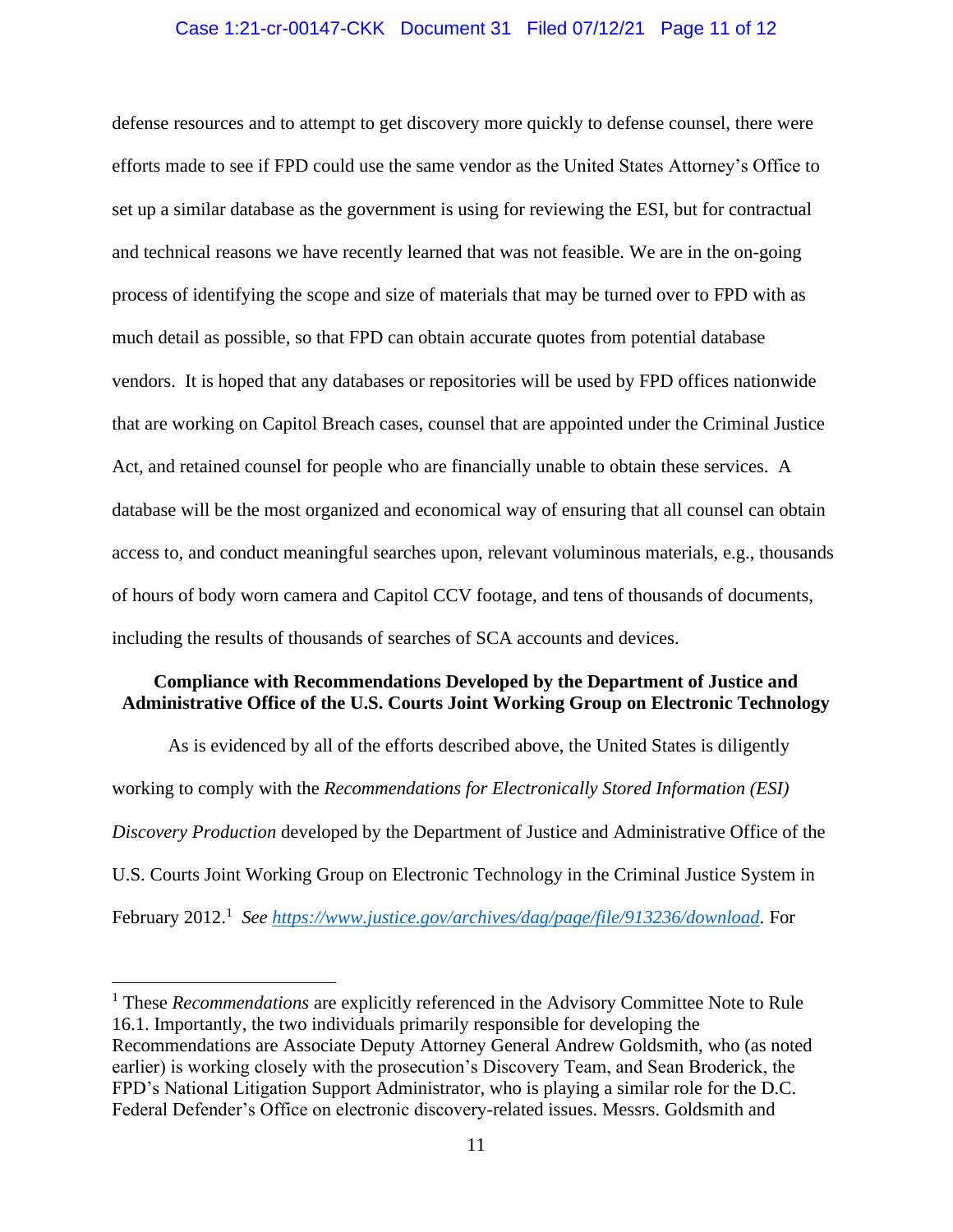## Case 1:21-cr-00147-CKK Document 31 Filed 07/12/21 Page 12 of 12

example, we are: (1) including individuals with sufficient knowledge and experience regarding ESI; (2) regularly conferring with FPD about the nature, volume and mechanics of producing ESI discovery; (3) regularly discussing with FPD what formats of production are possible and appropriate, and what formats can be generated and also maintain the ESI's integrity, allow for reasonable usability, reasonably limit costs, and if possible, conform to industry standards for the format; (4) regularly discussing with FPD ESI discovery transmission methods and media that promote efficiency, security, and reduced costs; and (5) taking reasonable and appropriate measures to secure ESI discovery against unauthorized access or disclosure.

Respectfully submitted,

CHANNING D. PHILLIPS Acting United States Attorney DC Bar No. 415793

By: /s/ *Douglas G. Collyer* Douglas G. Collyer Assistant United States Attorney Detailee NDNY Bar No. 519096 555 Fourth Street, N.W. Washington, DC 20530 Douglas.Collyer@usdoj.gov (518) 314-7800

By:  $/s/$ 

EMILY A. MILLER Capitol Breach Discovery Coordinator DC Bar No. 462077 555 Fourth Street, N.W., Room 5826 Washington, DC 20530 Emily.Miller2@usdoj.gov (202) 252-6988

## By:  $/s/$

GEOFFREY A. BARROW Capitol Breach Discovery Team, Detailee DC Bar No. 462662 1000 Southwest Third Avenue, Suite 600 Portland, Oregon 97204 Geoffrey.Barrow@usdoj.gov (503) 727-1000

Broderick have a long history of collaborating on cost-effective ways to address electronic discovery-related issues, which undoubtedly will benefit all parties in this unprecedented undertaking.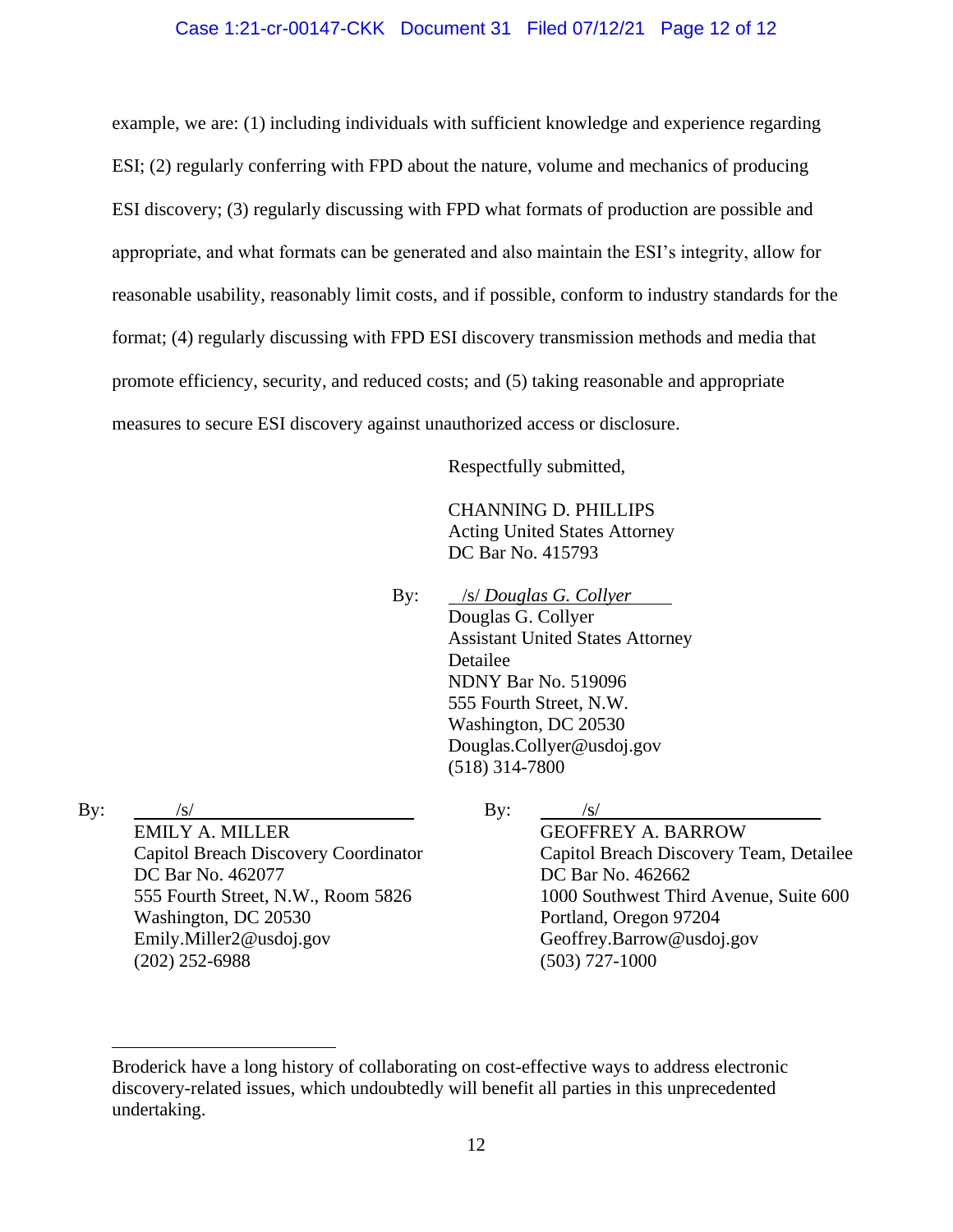# Case 1:21-cr-00147-CKK Document 31-1 Filed 07/12/21 Page 1 of 2

# **EXHIBIT A Additional Examples of Defense Discovery Requests**

|                | "Videos in the government's possession that filmed the interior of the capital building from approximately 2:50 PM to 3:35 PM on<br>January 6, 2021."       |
|----------------|-------------------------------------------------------------------------------------------------------------------------------------------------------------|
| $\overline{2}$ | "[A]ll photographs or video footage obtained or confiscated by the government from outside sources during the investigation of                              |
|                | this case are material to the defense's preparation."                                                                                                       |
| 3              | "Our position is that the government must identify any evidence it believes to capture [defendant], regardless of whether it intends                        |
|                | to rely on the same in its case in chief."                                                                                                                  |
| $\overline{4}$ | "Copies of any and all documents, photographs, and video received by the U.S. Attorney's office and/or Metropolitan Police                                  |
|                | Department or any other law enforcement agency from any law enforcement officer or prosecutor from any other jurisdiction                                   |
|                |                                                                                                                                                             |
| 5              | regarding this case."                                                                                                                                       |
|                | "I write to request that the United States review the contents of the FBI's "I" drive and disclose any and all exculpatory evidence<br>identified therein." |
|                |                                                                                                                                                             |
| 6              | "Network news outlets aired footage of one or more Officers directing protestors towards doors and seemingly invited them to                                |
|                | enter the building -- this is Brady material for our clients."                                                                                              |
| 7              | "The discovery I'm requesting is all video and/or audio footage in which Capitol Police and any other Gov't officials or agents                             |
|                | remove barriers and/or interact with protestors who entered the Capitol or gained access to the patios or other structures connected                        |
|                | to the Capitol building complex."                                                                                                                           |
| 8              | "This request also includes any video footage, including from cameras owned by MPD (crime and red light) and DDOT (which are                                |
|                | operated and maintained by MPD, and to which MPD has access), as well as any footage that government actors reviewed. This                                  |
|                | request also includes any video footage from MPD District where the defendant was taken, and all body worn camera footage that                              |
|                | may have captured any portion of the alleged incident, investigation or arrest of my client."                                                               |
|                | "The request includes all Body Worn Camera (BWC) footage from all offices involves in any and all searchers, arrests, and                                   |
|                | investigations associated with this case and/ or labels with the CCN Number associated with this case; information that will permit                         |
|                | undersigned counsel to identify the officer wearing the BWC; metadata related to any and all BWC footage; information from the                              |
|                | AUSA's office and/or MPD specifying any edits or redactions made to the footage and the corresponding justifications. Please also                           |
|                | provide the access logs for the BWC footage for any and all officers involved in this case."                                                                |
| 9              | "All photographs, including those of the defendant, sketches, diagrams, maps, representations or exhibits of any kind, that                                 |
|                | relate to this case, regardless of whether the government intends to introduce them in its case-in-chiefIncluding all video                                 |
|                | recordings related to the January 6, 2021 events."                                                                                                          |
| 10             | "I further request that you review all documentation related to or generated in connection with this case that may be outside of the                        |
|                | government's official case file (e.g., materials in the FBI's "I-Drive" or other similar repositories of investigation documents in the                     |
|                | possession of federal or local agencies or law enforcement authorities."                                                                                    |
|                |                                                                                                                                                             |